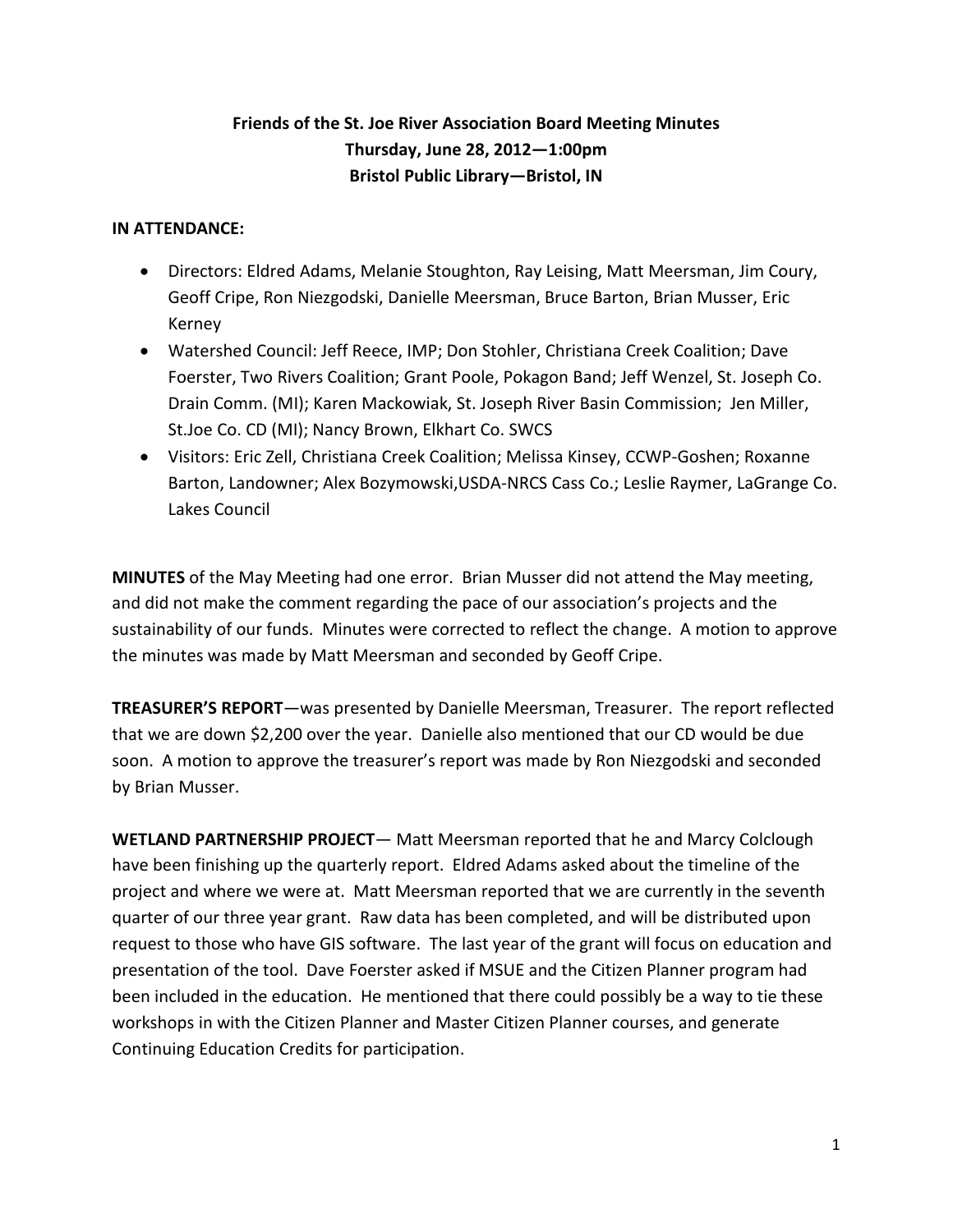**MEMBERSHIP STATUS REPORTS**— Matt Meersman let the group know that Leah Cooper had prepared a report, however problems with the Wild Apricot software were creating inaccuracies, so the report would not be distributed to the group. Currently there are 55 active members, 20 overdue members, and one new membership. There are also two pending memberships. Discussion on finding a significant funding source to help cover the costs of the website and newsletter led to the possibility that perhaps management of the website becomes the responsibility of the board. Overall, the board is pleased with where the funds are being spent, but would like to increase fundraising to prepare for the future.

Ideas from the board included increasing our annual meeting into the "major" fundraising event of the year, with smaller events throughout the year as well. Matt Meersman brought up the an event called Paddlefest, which includes a trail run and paddle event. Putting on these kinds of events can serve a similar purpose as a river cleanup, however it could get people who do not normally recreate along the river to enjoy the water and gain a desire to help protect it for future use. Dave Foerster updated the group on the subcommittee formed with Dave, Brian and Geoff. The question they raised to the group was, "How do we partner to get word out?"

Jen Miller raised the idea of offering deals where if you are a member of the FotSJR, you would receive discounts at liveries, or sporting good stores. Jim Coury proposed that the group set up a donor page to donate in honor or dedication of someone. Brian Musser added that we could also include these special donations in our newsletter. Ron Niezgodski recommended selling advertising to cover the cost of our newsletter. To receive funds in a quick manner, Jim Coury proposed the group look at capacity building grants within the watershed, listing the Battle Creek Non-Profit Alliance as a possible resource. Nancy Brown raised the idea of linking websites of complimentary groups within the watershed to increase membership drive. For example, lake association groups could look to donating to other organizations like the FotSJR.

A "Run for the River" running race was proposed, which also led to the idea of a bicycle race. Jim Coury reminded the group about the possibility of doing an end of the year appeal in November or December. Grant Poole added hosting a fishing tournament during the summer months. Ron Niezgodski agreed to check on upcoming tournaments to get an idea of how successful it would be for the group to pursue as a fundraiser for next year. Danielle Meersman agreed to look into the group hosting a running race. Dave Foerster asked permission to link the FotSJR newsletter to the Two Rivers Coalition website, and Matt Meersman said it sounded good to him.